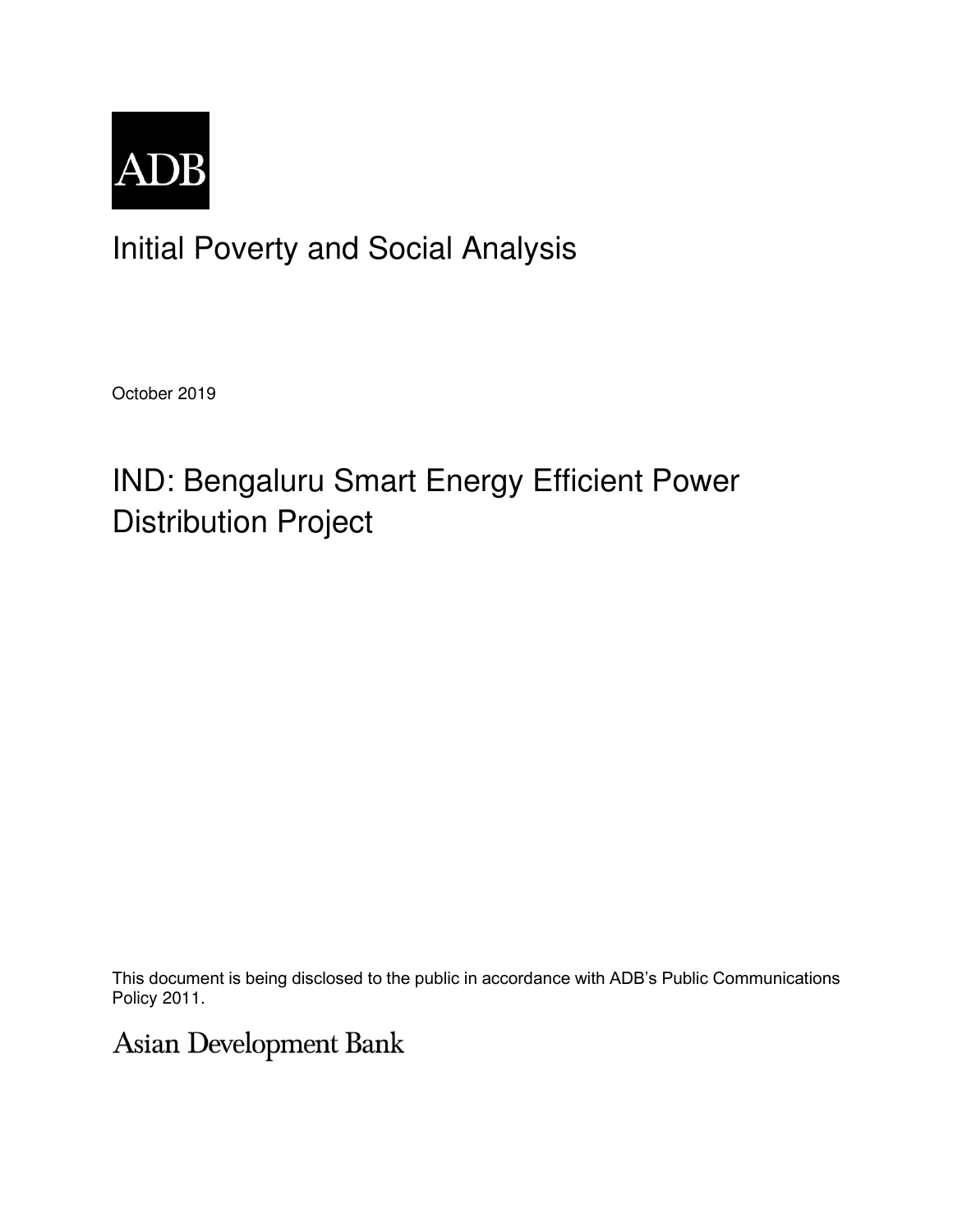## **CURRENCY EQUIVALENTS**

(as of 7 October 2019)

| Currency unit | $\overline{\phantom{0}}$ | Indian rupee $(\bar{\tau})$ |
|---------------|--------------------------|-----------------------------|
| ₹1.00         | $=$                      | \$.01412                    |
| \$1.00        | $=$                      | ₹70.819                     |

#### **ABBREVIATIONS**

| ADB           | $\overline{\phantom{0}}$ | Asian Development Bank                       |
|---------------|--------------------------|----------------------------------------------|
| <b>BESCOM</b> | $\overline{\phantom{0}}$ | Bengaluru Electricity Supply Company Limited |

#### **WEIGHTS AND MEASURES**

| km |   | kilometer |
|----|---|-----------|
| kV | - | kilovolt  |
| a  |   | quarter   |

## **NOTES**

- (i) The fiscal year (FY) of the Government of India and its agencies ends on 31 March. "FY" before a calendar year denotes the year in which the fiscal year ends, e.g., FY2019 ends on 31 March 2019.
- (ii) In this report, "\$" refers to United States dollars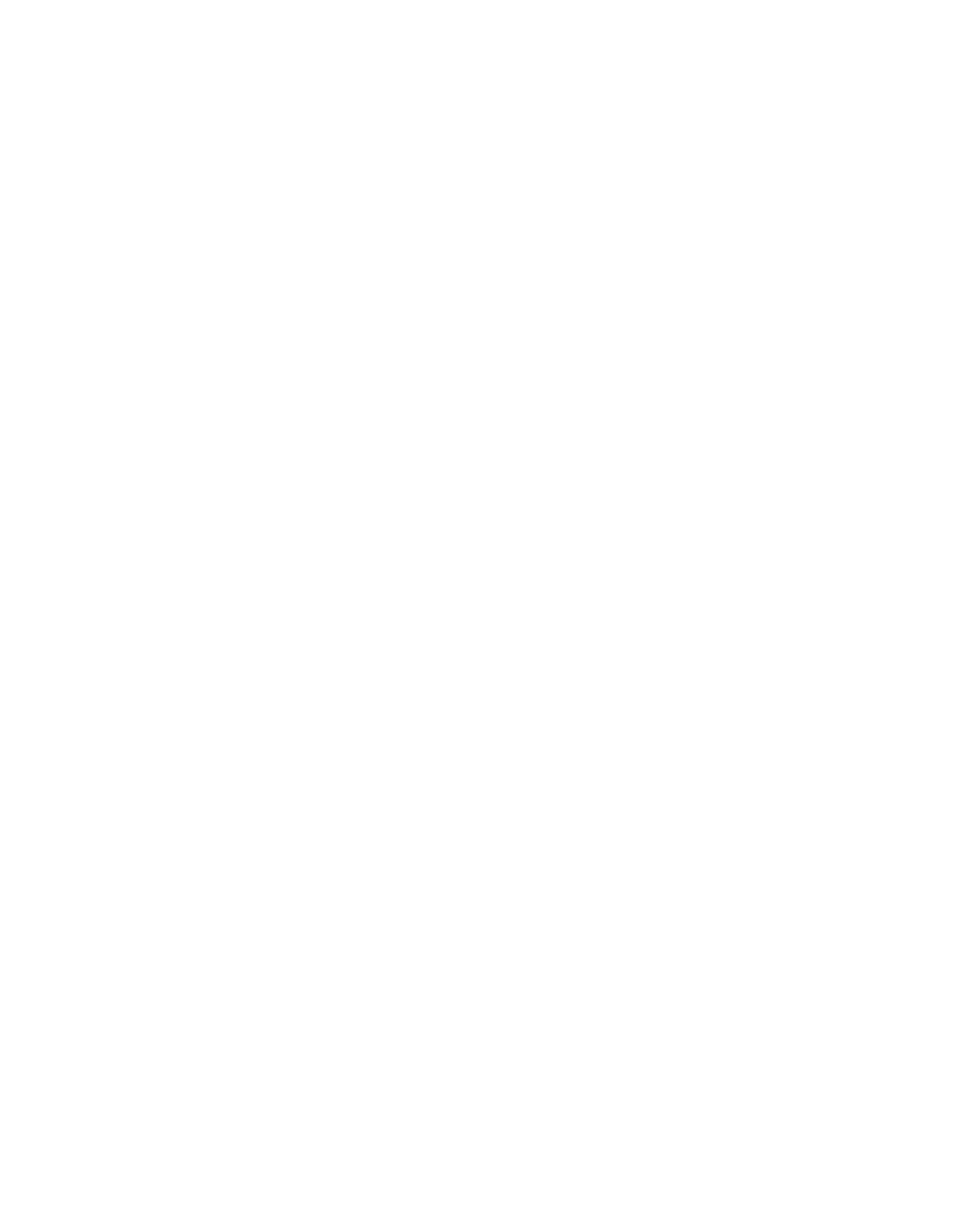# **INITIAL POVERTY AND SOCIAL ANALYSIS**

| Country:                                                                                                                                                                                                                                  | India                                                                                                                                                                                                   | Project Title:           | Bengaluru Smart Energy Efficient Power<br><b>Distribution Project</b>                                                                                                                                                                                                                                                                                                                                                                                                                                                                                                                                                                                                                                                                                                                                                                                                                                                                                                                                                                                                                      |  |  |
|-------------------------------------------------------------------------------------------------------------------------------------------------------------------------------------------------------------------------------------------|---------------------------------------------------------------------------------------------------------------------------------------------------------------------------------------------------------|--------------------------|--------------------------------------------------------------------------------------------------------------------------------------------------------------------------------------------------------------------------------------------------------------------------------------------------------------------------------------------------------------------------------------------------------------------------------------------------------------------------------------------------------------------------------------------------------------------------------------------------------------------------------------------------------------------------------------------------------------------------------------------------------------------------------------------------------------------------------------------------------------------------------------------------------------------------------------------------------------------------------------------------------------------------------------------------------------------------------------------|--|--|
| Lending/Financing<br>Modality:                                                                                                                                                                                                            | Project Loan                                                                                                                                                                                            | Department/<br>Division: | South Asia Department / Energy Division                                                                                                                                                                                                                                                                                                                                                                                                                                                                                                                                                                                                                                                                                                                                                                                                                                                                                                                                                                                                                                                    |  |  |
|                                                                                                                                                                                                                                           | POVERTY IMPACT AND SOCIAL DIMENSIONS                                                                                                                                                                    |                          |                                                                                                                                                                                                                                                                                                                                                                                                                                                                                                                                                                                                                                                                                                                                                                                                                                                                                                                                                                                                                                                                                            |  |  |
|                                                                                                                                                                                                                                           | ı.<br>A. Links to the National Poverty Reduction Strategy and Country Partnership Strategy                                                                                                              |                          |                                                                                                                                                                                                                                                                                                                                                                                                                                                                                                                                                                                                                                                                                                                                                                                                                                                                                                                                                                                                                                                                                            |  |  |
|                                                                                                                                                                                                                                           |                                                                                                                                                                                                         |                          | The proposed project will convert high and low voltage overhead power distribution lines to underground line with<br>optical fiber communication cable in urban area covering 7 districts of Bengaluru city. The proposed project will<br>(i) improve energy efficiency by reducing distribution losses, thereby avoiding carbon emission from the system;<br>(ii) improve resilience of the city from the disaster; and (iii) make distribution system much smarter. The national<br>poverty reduction strategy is based on "faster, sustainable and inclusive economic growth." Power sector<br>development is a key driver of economic growth and development in India. Access to reliable and sufficient energy<br>increases agricultural, industrial and commercial productivity; and enhances economic growth. Economic growth<br>helps reduce poverty and improve quality of life, particularly for the most vulnerable segments of society. The project<br>is consistent with ADB's Strategy 2030 which puts operational priority on (i) tackling climate change, building climate |  |  |
|                                                                                                                                                                                                                                           | and disaster resilience, and (ii) making cities more livable. <sup>a</sup>                                                                                                                              |                          |                                                                                                                                                                                                                                                                                                                                                                                                                                                                                                                                                                                                                                                                                                                                                                                                                                                                                                                                                                                                                                                                                            |  |  |
| <b>B.</b> Poverty Targeting<br>$etc.$ )                                                                                                                                                                                                   |                                                                                                                                                                                                         |                          | ⊠General intervention Individual or household (TI-H) I Geographic (TI-G) I Non-income MDGs (TI-M1, M2,<br>The project will provide electricity supply services to the general public in the project area including low-income                                                                                                                                                                                                                                                                                                                                                                                                                                                                                                                                                                                                                                                                                                                                                                                                                                                              |  |  |
|                                                                                                                                                                                                                                           | households. The improvement of the services will contribute to poverty reduction generally.                                                                                                             |                          |                                                                                                                                                                                                                                                                                                                                                                                                                                                                                                                                                                                                                                                                                                                                                                                                                                                                                                                                                                                                                                                                                            |  |  |
| C. Poverty and Social Analysis                                                                                                                                                                                                            |                                                                                                                                                                                                         |                          |                                                                                                                                                                                                                                                                                                                                                                                                                                                                                                                                                                                                                                                                                                                                                                                                                                                                                                                                                                                                                                                                                            |  |  |
|                                                                                                                                                                                                                                           | 1. Key issues and potential beneficiaries.                                                                                                                                                              |                          |                                                                                                                                                                                                                                                                                                                                                                                                                                                                                                                                                                                                                                                                                                                                                                                                                                                                                                                                                                                                                                                                                            |  |  |
|                                                                                                                                                                                                                                           |                                                                                                                                                                                                         |                          | Bengaluru city is in the state of Karnataka and the district of Bengaluru Urban area. In 2012, there were 13 million,<br>a little over one fifth of the state living in poverty, with 21% living below the poverty line. Bengaluru Urban area had<br>a poverty rate of between 0-10% in 2012 with urban areas seeing an increase in consumption inequality. <sup>b</sup> The project<br>will improve the distribution system and the expected direct beneficiaries of the project are: (i) residents including<br>low-income households; (ii) students and patients; and (iii) electricity users at commercial and government buildings<br>in the project area. Access to reliable electricity supply service is one of the basic needs of potential beneficiaries.<br>Affordability might be considered a constraint among low-income households to access reliable electricity supply service.                                                                                                                                                                                           |  |  |
|                                                                                                                                                                                                                                           | 2. Impact channels and expected systemic changes.<br>through job opportunities created during the construction period.<br>3. Focus of (and resources allocated in) the transaction TA or due diligence. |                          | The project will provide reliable electricity services to households including low-income households in the project<br>areas. The project will: (i) improve living conditions through adequate and reliable electricity supply services;<br>(ii) improve the resilience of the urban power distribution system from disasters; (iii) remove hazards associated with<br>overhead power lines; (iv) make pedestrian friendly sidewalks by removing power distribution line poles; (v) improve<br>education and medical settings by providing reliable electricity supply services; and (vi) potentially increase incomes                                                                                                                                                                                                                                                                                                                                                                                                                                                                     |  |  |
| The transaction TA will focus on: (i) collecting social and poverty data in the project area; (ii) assessing affordability<br>for accessing the electricity supply services for low income groups; and (iv) conducing needs assessment of |                                                                                                                                                                                                         |                          |                                                                                                                                                                                                                                                                                                                                                                                                                                                                                                                                                                                                                                                                                                                                                                                                                                                                                                                                                                                                                                                                                            |  |  |
| poor and women.                                                                                                                                                                                                                           |                                                                                                                                                                                                         |                          | livelihood opportunities and identifying effective measures to improve the opportunities for local people including the                                                                                                                                                                                                                                                                                                                                                                                                                                                                                                                                                                                                                                                                                                                                                                                                                                                                                                                                                                    |  |  |
| <b>GENDER AND DEVELOPMENT</b><br>Н.                                                                                                                                                                                                       |                                                                                                                                                                                                         |                          |                                                                                                                                                                                                                                                                                                                                                                                                                                                                                                                                                                                                                                                                                                                                                                                                                                                                                                                                                                                                                                                                                            |  |  |
| program?                                                                                                                                                                                                                                  | through providing more reliable and better-quality electricity services                                                                                                                                 |                          | 1. What are the key gender issues in the sector and/or subsector that are likely to be relevant to this project or<br>There is no gender issue in relation to the proposed project and the project can support some gender elements                                                                                                                                                                                                                                                                                                                                                                                                                                                                                                                                                                                                                                                                                                                                                                                                                                                        |  |  |
| and participation in decision making?                                                                                                                                                                                                     | $\boxtimes$ Yes                                                                                                                                                                                         | $\Box$ No                | 2. Does the proposed project or program have the potential to contribute to the promotion of gender equity and/or<br>empowerment of women by providing women's access to and use of opportunities, services, resources, assets,<br>The project will improve access to reliable electricity in urban area in a gender inclusive manner. To make the<br>proposed project more gender responsive, the project team will explore opportunities during the project design in:<br>(i) supporting a gender inclusive energy conservation campaign; (i) supporting a gender inclusive safety awareness                                                                                                                                                                                                                                                                                                                                                                                                                                                                                             |  |  |
|                                                                                                                                                                                                                                           |                                                                                                                                                                                                         |                          |                                                                                                                                                                                                                                                                                                                                                                                                                                                                                                                                                                                                                                                                                                                                                                                                                                                                                                                                                                                                                                                                                            |  |  |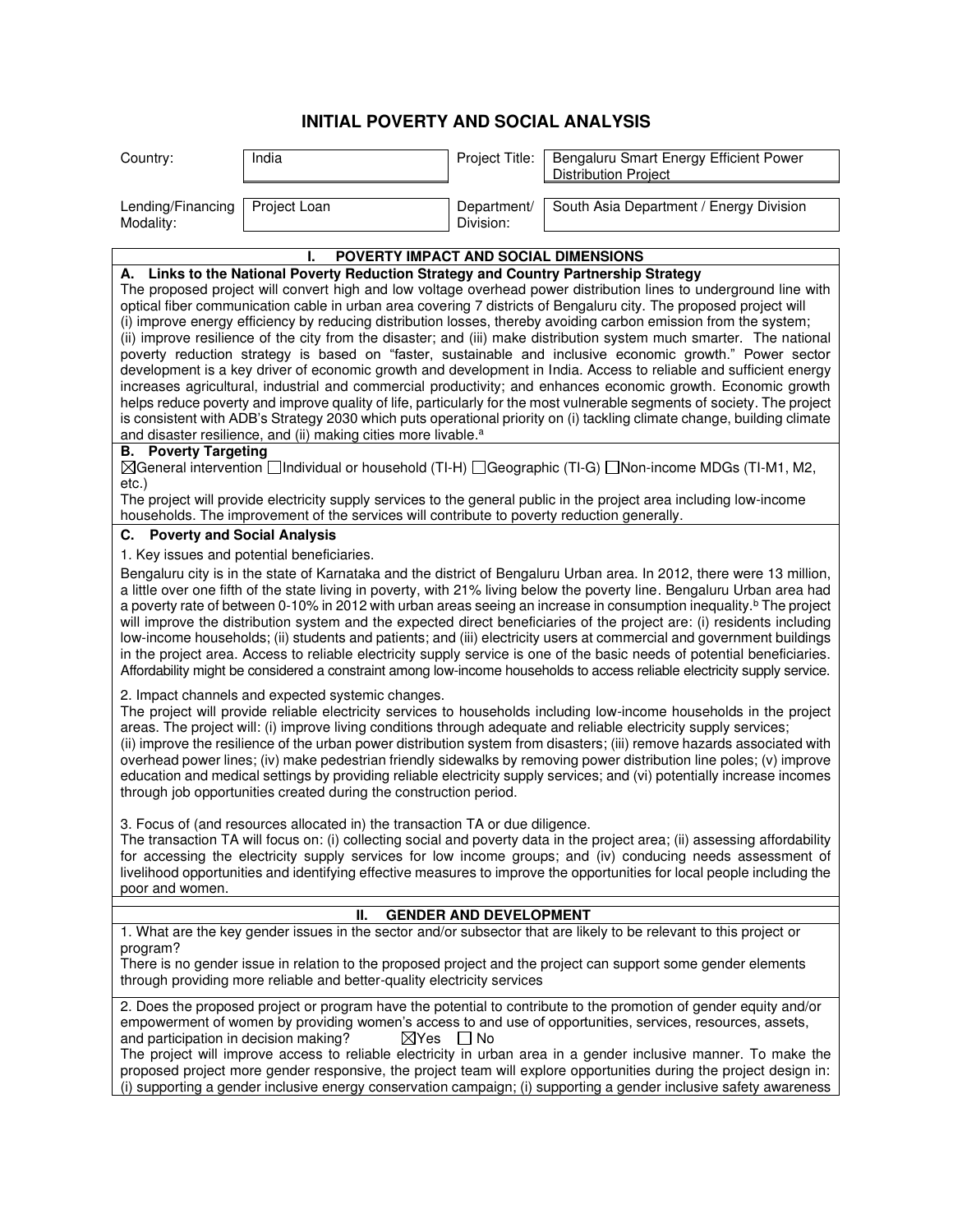| campaign; (iii) conducting corporate gender analysis and creating a corporate gender action plan including setting<br>a gender target for development opportunities during project implementation.                                                                                                                                                                                                                                                                                                                                                                                                                                                                                             |
|------------------------------------------------------------------------------------------------------------------------------------------------------------------------------------------------------------------------------------------------------------------------------------------------------------------------------------------------------------------------------------------------------------------------------------------------------------------------------------------------------------------------------------------------------------------------------------------------------------------------------------------------------------------------------------------------|
| 3. Could the proposed project have an adverse impact on women and/or girls or widen gender inequality?<br>$\Box$ Yes $\boxtimes$ No<br>The project will not have adverse impacts on women and/or girls or widen gender inequality.                                                                                                                                                                                                                                                                                                                                                                                                                                                             |
| 4. Indicate the intended gender mainstreaming category:<br>$\Box$ GEN (gender equity)<br>$\Box$ EGM (effective gender mainstreaming)<br>$\boxtimes$ SGE (some gender elements)<br>NGE (no gender elements)                                                                                                                                                                                                                                                                                                                                                                                                                                                                                     |
| <b>PARTICIPATION AND EMPOWERMENT</b><br>Ш.                                                                                                                                                                                                                                                                                                                                                                                                                                                                                                                                                                                                                                                     |
| 1. Who are the main stakeholders of the project, including beneficiaries and negatively affected people? Identify<br>how they will participate in the project design.                                                                                                                                                                                                                                                                                                                                                                                                                                                                                                                          |
| The main stakeholders of the project are Bengaluru Electricity Supply Company, the State Government of<br>Karnataka, as well as communities, and businesses in the project areas. They have been participating in the project<br>design through consultations and a series of review and approval processes. Potentially affected communities have<br>participated in public consultations during the domestic environment impact assessment preparation and will also<br>have an opportunity to engage in the project design through public consultation meetings and other communication<br>channels that will be set during the project preparation stage as well as project implementation |
| 2. How can the project contribute (in a systemic way) to engaging and empowering stakeholders and beneficiaries,<br>particularly, the poor, vulnerable, and excluded groups? What issues in the project design require participation of<br>the poor and excluded?                                                                                                                                                                                                                                                                                                                                                                                                                              |
| Accessibility and affordability of electricity supply service among various income groups will be assessed during the<br>transaction TA implementation through a social survey and interviews.                                                                                                                                                                                                                                                                                                                                                                                                                                                                                                 |
| 3. What are the key, active, and relevant civil society organizations (CSOs) in the project area? What is the level of<br>civil society organization participation in the project design?<br>$\boxtimes$ (M) Information generation and sharing $\boxtimes$ (M) Consultation<br>$\Box$ (N) Partnership<br>$\Box$ (N) Collaboration<br>Consultation with residential associations will be conducted to further improve the project design.                                                                                                                                                                                                                                                      |
| 4. Are there issues during project design for which participation of the poor and excluded is important? What are<br>they and how should they be addressed? $\boxtimes$ Yes<br>$\Box$ No                                                                                                                                                                                                                                                                                                                                                                                                                                                                                                       |
| Consultations will be held with poor and vulnerable to ensure they benefit from project interventions such as<br>extending energy supply related services and providing life-line tariff to low-income households if necessary.                                                                                                                                                                                                                                                                                                                                                                                                                                                                |
| IV.<br><b>SOCIAL SAFEGUARDS</b>                                                                                                                                                                                                                                                                                                                                                                                                                                                                                                                                                                                                                                                                |
| A. Involuntary Resettlement Category $\Box A$ $\Box B$ $\Box C$ $\Box F$                                                                                                                                                                                                                                                                                                                                                                                                                                                                                                                                                                                                                       |
| 1. Does the project have the potential to involve involuntary land acquisition resulting in physical and economic<br>displacement? $\Box$ Yes<br>$\boxtimes$ No                                                                                                                                                                                                                                                                                                                                                                                                                                                                                                                                |
| According to the draft feasibility study report, the proposed project will not entail permanent or temporary physical<br>displacement or economic displacement as power and optical fiber communication cable will be laid underground<br>within the existing right of way or roadways. Additional due diligence will be undertaken during the TA to confirm<br>this finding.                                                                                                                                                                                                                                                                                                                  |
| 2. What action plan is required to address involuntary resettlement as part of the transaction TA or due diligence<br>process?                                                                                                                                                                                                                                                                                                                                                                                                                                                                                                                                                                 |
| $\Box$ Resettlement plan<br><b>Resettlement framework</b><br>$\Box$ Social impact matrix<br>$\boxtimes$ None<br>$\Box$ Environmental and social management system arrangement                                                                                                                                                                                                                                                                                                                                                                                                                                                                                                                  |
| B. Indigenous Peoples Category $\Box A \Box B \boxtimes C \Box F1$                                                                                                                                                                                                                                                                                                                                                                                                                                                                                                                                                                                                                             |
|                                                                                                                                                                                                                                                                                                                                                                                                                                                                                                                                                                                                                                                                                                |
| 1. Does the proposed project have the potential to directly or indirectly affect the dignity, human rights, livelihood<br>systems, or culture of indigenous peoples?<br>$\Box$ Yes<br>$\boxtimes$ No                                                                                                                                                                                                                                                                                                                                                                                                                                                                                           |
| The proposed project will be implemented in a large urban area where the vast majority of people are Kannadigas,<br>and there is no significant difference in the lifestyle and socioeconomic status between individuals of the ethnic<br>majority or minorities. The project site is not located close to any ethnic minority towns or villages. Thus, it is not<br>expected to have any impacts on ethnic minorities. Due diligence will be conducted during the transaction TA to<br>confirm this categorization.                                                                                                                                                                           |
| 2. Does it affect the territories or natural and cultural resources indigenous peoples own, use, occupy, or claim, as<br>their ancestral domain? $\Box$ Yes<br>$\boxtimes$ No                                                                                                                                                                                                                                                                                                                                                                                                                                                                                                                  |
| 3. Will the project require broad community support of affected indigenous communities? $\square$ Yes<br>$\boxtimes$ No                                                                                                                                                                                                                                                                                                                                                                                                                                                                                                                                                                        |